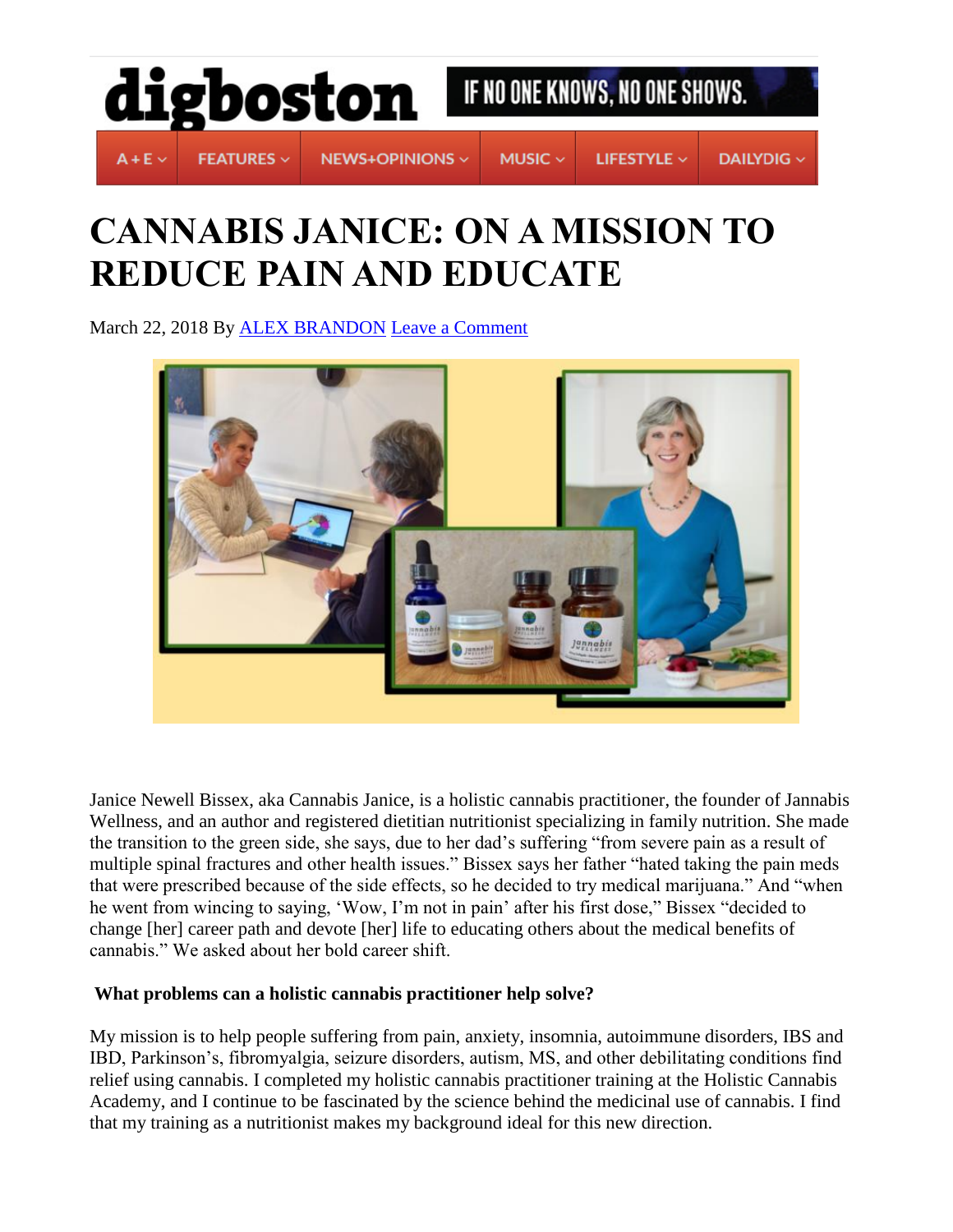## **You had firsthand experience with the downside of opioids when a member of your family was prescribed them for a health condition. What did that experience teach you that you wish you had known from the beginning?**

The constipation and grogginess that affected my dad when he took opioids negatively impacted his quality of life, and yet not one doctor suggested medical marijuana. I sure wish I had known about the efficacy of cannabis for treating pain so I could have helped him earlier in his health struggles.

# **Through your consulting work, have you observed health benefits from cannabis? Can you provide an example?**

So many positive effects. I sourced phytocannabinoid-rich hemp products (whole plant cannabis without the psychoactive THC) that I provide for my clients, and they have reported decreased pain, anxiety, insomnia, hot flashes, swelling of arthritic hands, and muscle aches. I know a 22-year-old man with Crohn's who says medical cannabis saved his life and allowed him to go to college and sleep through the night for the first time in years.



#### **You advise on how to properly medicate with cannabis. What are some of the more common errors you correct in people who have not done proper research?**

It's important to look at the cannabinoid ratios and choose a variety of cannabis that is right for your condition. The sativa and indica labels are not always the best way to determine what will work best. A common mistake is to take too much when the goal is to find the minimum effective dose. Edibles in particular can lead to unwanted side effects if over-consumed, which is easy to do because it can take up to two hours to see an effect.

**You speak extensively on the endocannabinoid system, and will be doing so at the upcoming [New](https://www.necann.com/)  [England Cannabis Convention this weekend.](https://www.necann.com/) This system is not recognized by much of the medical community, but does explain many of the observed medical benefits of cannabis. What do you feel is important for people to understand about it?**